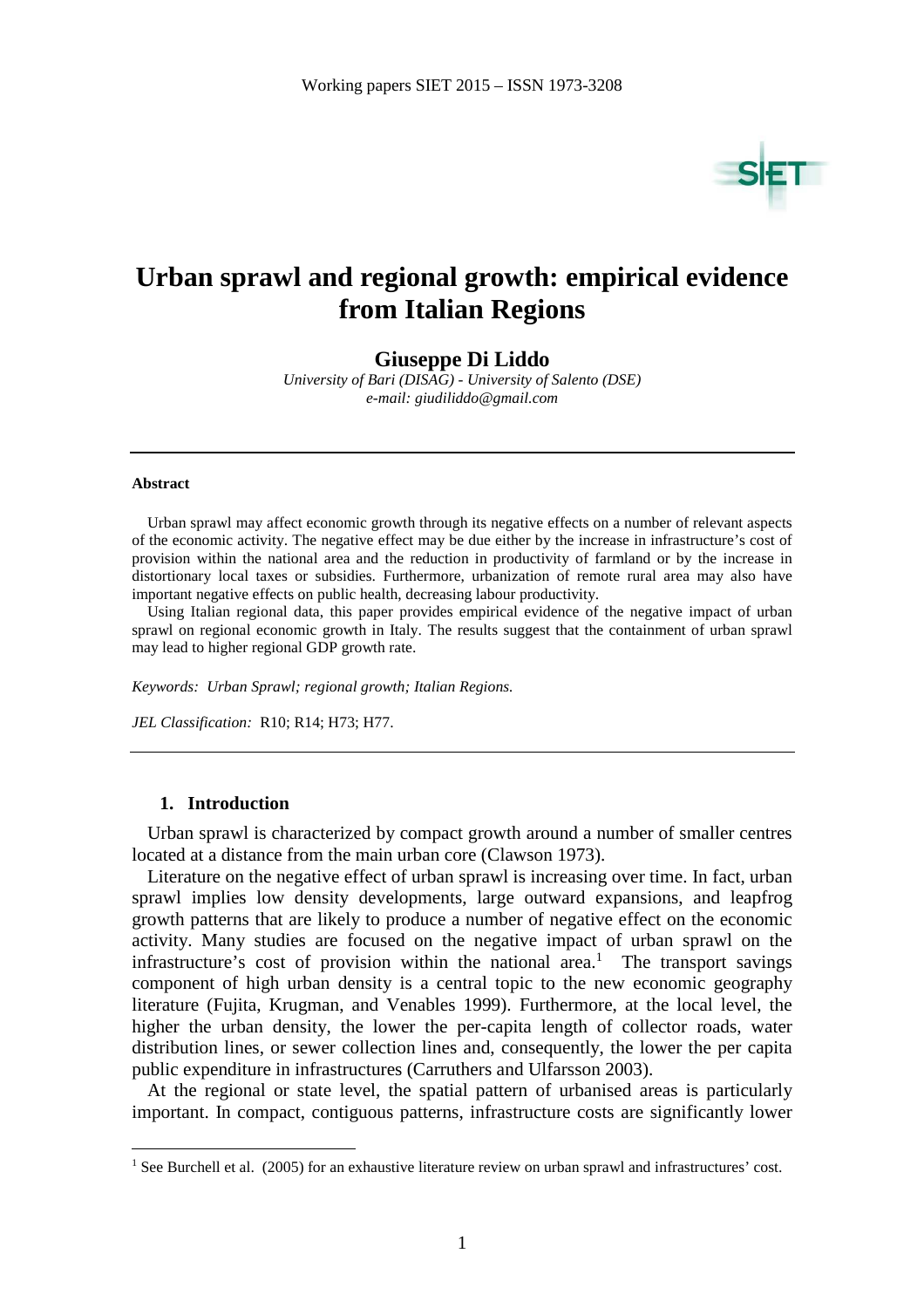than in spread-out patterns (Speir and Stephenson 2002), while, in highly dispersed service areas, the length of inter-neighbourhood service components that connect separated service areas is higher than average (Burchell et al. 1998). Furthermore, urban systems with a higher concentration in central cities are more likely to benefit from efficiency gains offered by economies of scale. In fact, a larger number of people in larger cities carries fixed costs, so that the per-capita costs are lower than in small towns or spread-out subdivisions (Carruthers and Ulfarsson 2003).

Consequently, sometimes national governments choose not to invest sufficiently in internal transport and telecommunications, especially in less populated regions (Henderson and Kuncoro 1996). It follows that the negative impact of urban sprawl on economic growth is magnified in regions characterized by both high dispersion and low population.

Urban sprawl has important economic effects on the private sector too. Manufacturing and services' provision is much more efficient when concentrated in dense businessindustrial districts in cities. In fact, spatial proximity promotes information spillovers amongst producers and more efficient labour markets and the existence of localized scale externalities has been tested through a number of empirical studies (Capello e Nijkamp 1996, Henderson 1988, Ciccone and Hall 1995, Glaeser et al. 1992).

Urban sprawl may also cause an increase in distortionary local taxes or subsidies. In fact, if people are more dispersed and do not reside in centralised cities, the consequent increase in costs of community infrastructure and public services tends to be financed by local taxes or user fees that are generally independent of location, causing remote development to be subsidised (Brueckner 2000, Heimlich and Anderson 2001, Wasserman 2000). Furthermore, high urban density can give some advantages on raising local tax more efficiently. In fact, tax compliance may be less expensive in the presence of high population density in urban areas, implying overall higher tax compliance. On the other hand, because people live close to their neighbours in urban setting, informal transaction become more feasible, which in turn will tend to reduce tax collection of both indirect and direct taxes (Kau and Rubin 1981). It follows that the overall effect of urban sprawl on local revenues is ambiguous.

Urban sprawl may also cause a number of environmental damages that result in high economic costs. In fact, sprawled development not only decreases the amount of forest area and woodland (Macie and Moll 1989; MacDonald and Rudel 2005, Hedblom and Soderstrom 2008) but also fragments farmland's ecosystems and habitats (McArthur and Wilson 1967, O'Connor et al. 1990, Lassila 1999) causing a reduction of the productivity in the primary sector of the economy (Harvey and Clark 1965).

In addition, provincial tax and land-use policies related to urban sprawl create financial pressures that propel farmers to sell productive land to speculators, causing the loss of hundreds of hectares of productive agricultural land per year. (Berry and Plaut 1978, Fischel 1982, Nelson 1990, Burchell et al. 2005).

Urbanization of remote rural area may also have important negative effects on public health, reducing labour force's productivity. In fact, one of the main features of sprawl is increasing car dependency and more automobile travels that cause more health hazards, air pollution, motor vehicle crashes, and pedestrian injuries and fatalities (Frumkin 2002, Savitch 2003, Sturm and Cohen 2004, Yanos 2007).

Besides this introduction, the rest of the paper is organized as follows: section 2 introduce the urban sprawl problem in the Italian framework; section 3 shows the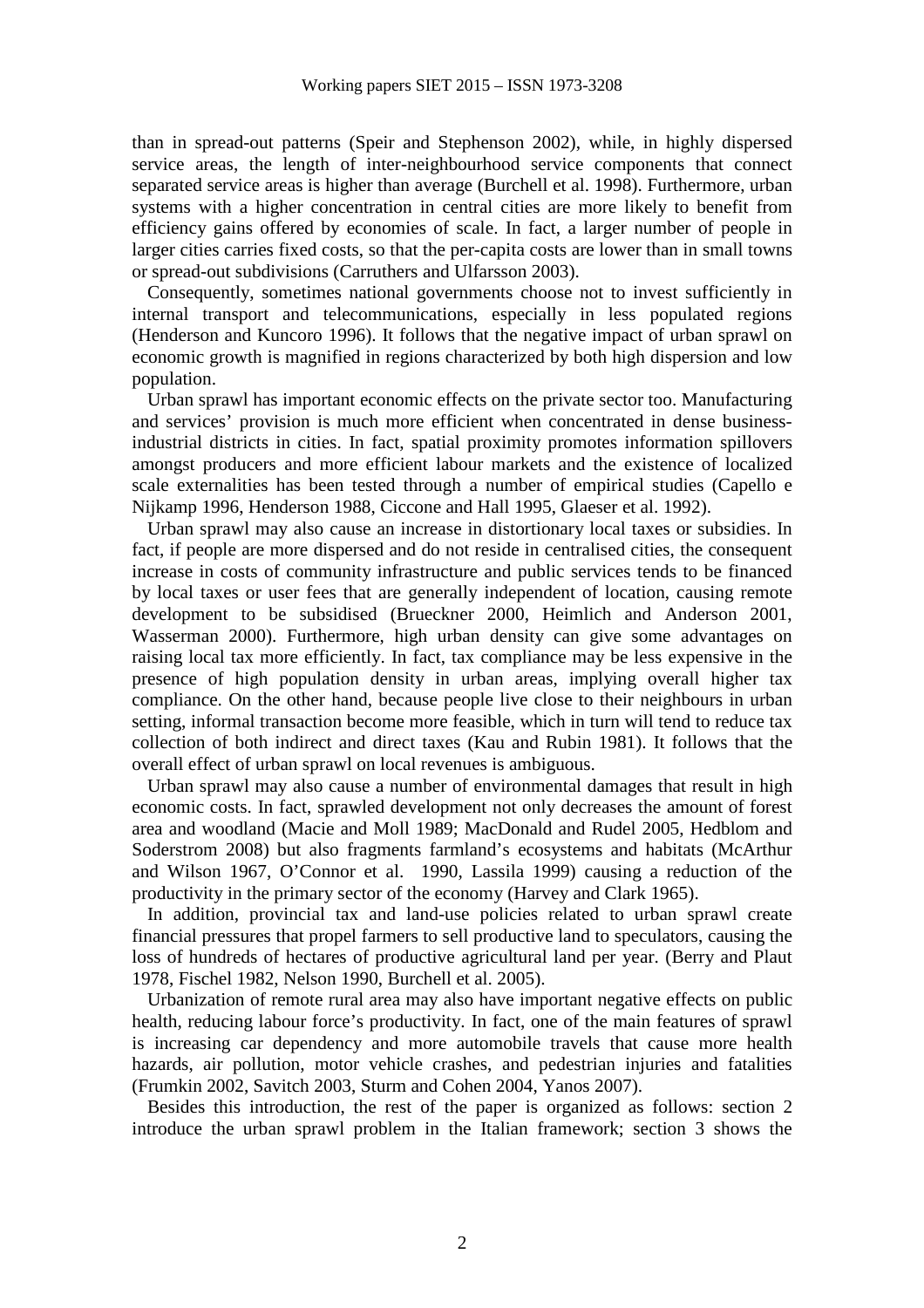econometric strategy and the data, while section 4 discusses the results of the estimates. Finally, section 5 concludes. Tables and figures are placed in the appendix.

## **2. Urban Sprawl in Italy**

 $\overline{a}$ 

The containment of sprawl is largely debated across European Countries and it is a central issue in urban planning policies. This is not the case in Italy. For some reason, sprawl in Italy is not perceived as a negative phenomenon (Gibelli and Salzano 2006).

However, the lack of interest on the Italian urban sprawl is unjustified. In fact, in Italy the territorial organisation of emerging urban systems is "outward oriented", whereas the spatial development of the existing urban system is "inward oriented". The result is a system of highly "dispersed cities" (Calafati 2003). A clear example of the peculiarity of the Italian urban sprawl is provided by the river Po' Valley (Turri 1990, 2004), in Northern Italy (figure 1 in appendix), characterized by a very complex network of small-medium urban centres not contiguous but strictly interconnected.<sup>2</sup>

Furthermore, the "Istituto Superiore per la Protezione e la Ricerca Ambientale" (ISPRA - The Italian national institute on environmental research) shows that in Italy, during the period 2000 - 2006, peripheral and sub-urban areas increased four times faster than city centres (ISPRA 2013). This trend is in contrast to what is happening in the rest of Europe (EEA 2010). In addition, the *Land Use and Cover Area frame Survey*  of Eurostat (Eurostat 2013) shows that the percentage of soil covered by "artificial activities" (buildings, roads, housing, recreation and open pit mining) is about the 7.8% of the national territory, while the European average is the 4.6%. Italy is ranked at the fifth position after Malta (32.9%), Belgium (13.4%), Netherlands (12.2%) and Luxembourg (11.9%).

Urban sprawl in Italy is increasing over time, the percentage of land occupied by urban centres is increased by more than 10% in many Italian regions in the period 2001- 2011 (Capozza 2015). Furthermore, Italian 'dispersed cities' score very highly in Europe for air pollution generated by cars, traffic congestion and demand for transport infrastructures and the empirical evidence being accumulated in Italy corroborates the hypothesis of the extremely high – unsustainable – 'running costs' of the Italian dispersed cities (Camagni et al. 2002).

Italy i salso characterized by a lack of coordination in planning policies in order to harmonize the urban expansion and the farmland use (Di Iacovo et al. 2010). Uncontrolled urban espansion and land use are causing serious damages to the specific public functions of the farmland, such as food production, land feritilty, water cycle etc. (Rovai et al. 2010).

The negative effects of the urban sprawl described above lead to consider a significant negative effect of urban sprawl on regional growth in Italy. The aim of this paper is to provide an empirical test for the existence of the inverted relationship between urban sprawl and economic growth at regional level.

To that end, we use a dataset based on a panel of Italian sub-national governments (regions) over the 1996-2009 period. Italian regions are supposed to be a good laboratory for applied analyses on urban sprawl, inasmuch as they share relevant

<sup>&</sup>lt;sup>2</sup> The image in figure 1 is in the public domain because it is a detail of an image solely created by NASA. NASA copyright policy states "NASA material is not protected by copyright unless noted". See http://www.jsc.nasa.gov/policies.html#Guidelines for further details.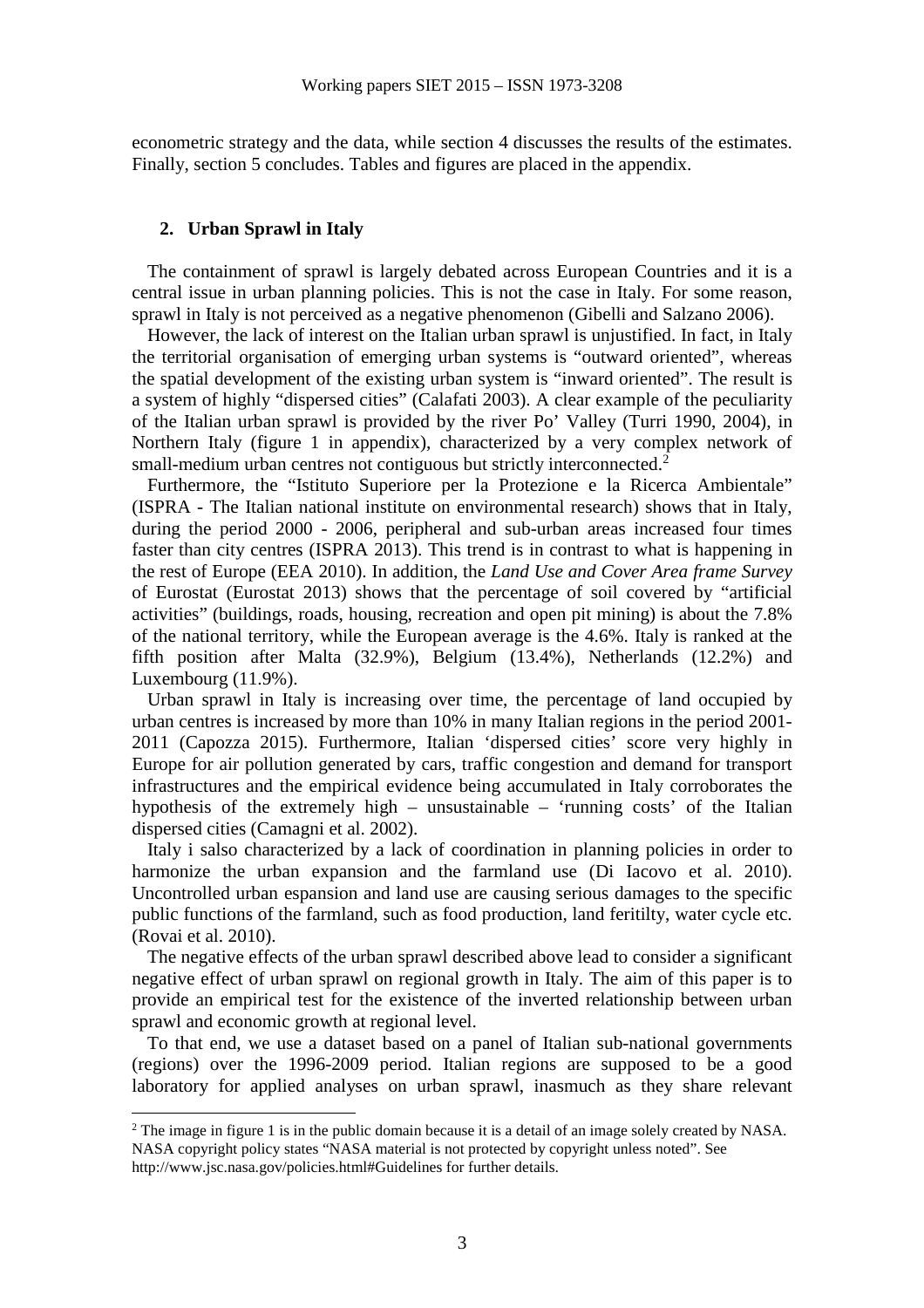common institutional features but sensibly differ in the urban sprawl degree. In fact, looking at figure 1, it is apparent that the presence of urban sprawl on the Italian territory is heterogeneous, interesting the Po' Valley, the East coast and the regions close to the metropolitan areas of Rome and Naples in larger measure.

## **3. The data and the empirical strategy**

The econometric specification used in this paper is based on the literature on the effect of government size on GDP growth, following the studies of Barro (1990a, 1990b), Rahn and Fox (1996), Scully (1994, 1995, 2000, 2002, 2003) and Pevcin (2004, 2008). Similar analyses have been conducted by Di Liddo et al. (2015) basing on regional data, taking into account also the degree of decentralization in sub-national jurisdictions.

In the following empirical analysis, the dependent variable is the regional GDP growth in percentage and the independent variable of interest is a measure of urban sprawl suggested by Downs (1999), that is, the percentage of total population living outside the urbanized area. In this case, we consider as urbanized areas the chef-lieus of the 110 Italian provinces.

### *3.1 The data*

The dataset covers on a panel of Italian regional jurisdictions over the 1996-2009 period. The analysis is focused on the fifteen Italian regions with ordinary statutes. In fact, Italian special status regions have a higher level of legislative autonomy from the central government by virtue of a special statute that allows them to make laws in more fields than the other fifteen regions do, including territorial planning. Following Fiorino and Ricciuti (2007), we exclude special status regions from our analysis.

Data on regional GDP are taken from the reconstruction of official Italian Regional Economic Accounts provided by the Italian National Statistical Institute (ISTAT). These provide a detailed time-homogeneous series for the years 1996-2009 (ISTAT, 2010). Census data are taken from DEMO ISTAT.<sup>3</sup>

The dataset also contains a set of control variables. Data on decomposition of expenditure and revenue among different tiers of Italian levels of governments are taken from the Regional Public Accounts (RPA) produced by ISTAT et al. (2012), a database created jointly by the Italian National Institute of Statistics (ISTAT), the State General Accounting Department (RGS), the Organization for Economic Co-operation and Development (OECD) and other central and local institutions.

The database provides annual data on public sector and it allows for the analysis of various sub-aggregates, covering different macro-areas and administrative regions. The public sector comprises, in addition to general government, a sector consisting of central and subnational entities that operate in public services segment, subjected to direct or indirect control over their management by public entities and/or receiving financing from such entities.

In the RPA database, data on expenditures are consolidated, i.e. each entity is represented as a final expenditure unit by eliminating flows between entities in the same

 $\overline{a}$ 

<sup>3</sup> The dataset is available at http://demo.istat.it/.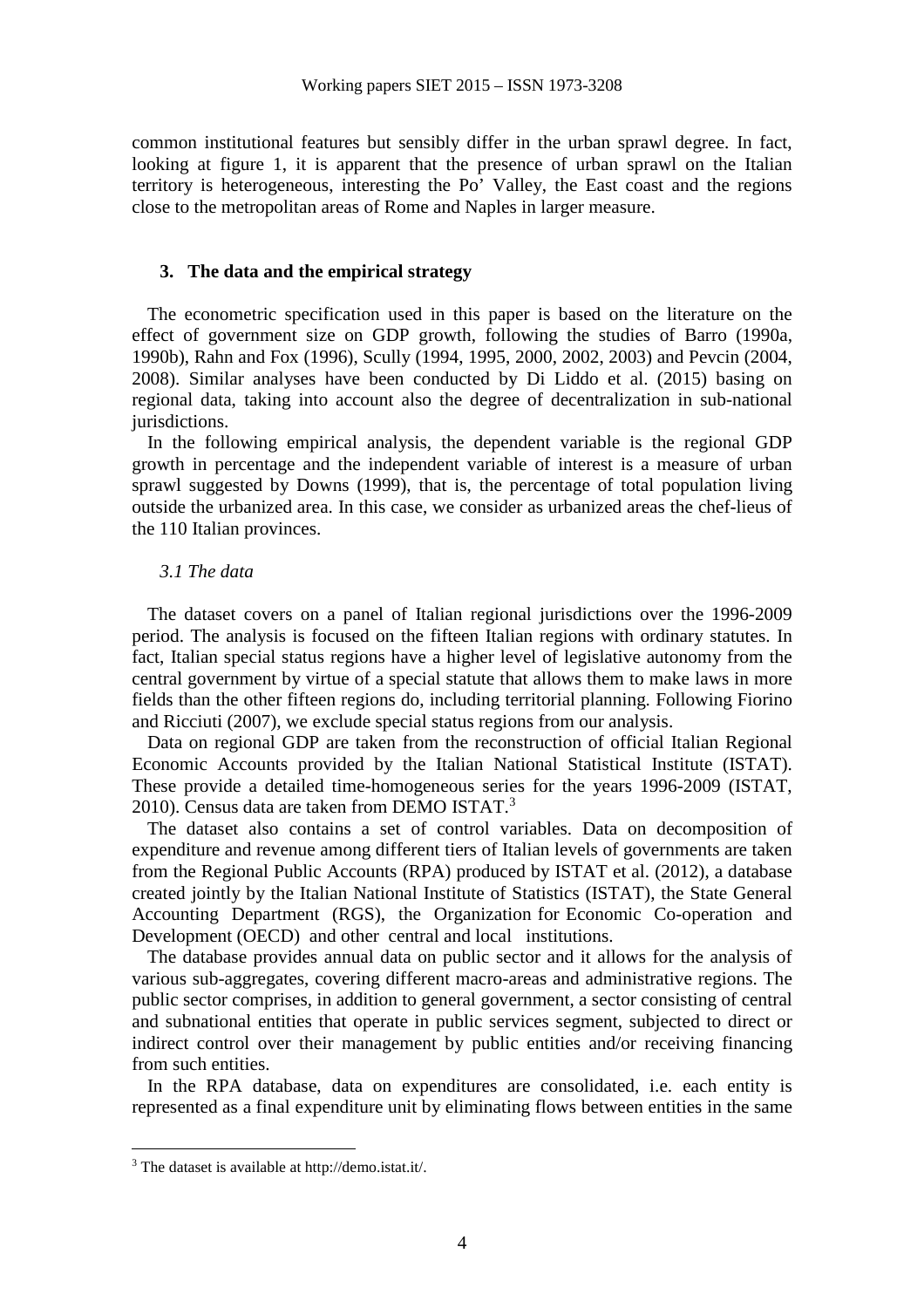level of government. Therefore, it is possible to clearly distinguish between expenditures of central and subnational administrations, allowing to create decentralization measures as ratios of subnational expenditures to total public expenditures.

We measure the level of fiscal decentralization as the fraction of public spending under control of the subnational governments in the total public expenditure (central, regional and local government) allocated to each region as a geographic entity. Instead, the size of government is measured as the percentage of the total public expenditure (central and regional and local governments) registered in each region over the GDP of the regional economy. In order to capture the level of fiscal decentralization from the revenue side we computed the ratio between subnational own tax revenue and local current expenditure, which corresponds to an inverse measure of vertical fiscal imbalance (VFI), this terms should also capture the impact of different fiscal policies followed by local governments. Political variables are taken from the Italian Ministry of the Interior<sup>4</sup> while data on the degree of openness (Export and Import/GDP) of the regional economies are taken from Territorial Indicators of ISTAT.<sup>5</sup> Table 2 in appendix shows the main descriptive statistics.

## *3.2 Empirical model*

Panel data methodology allows us to control for individual countries' heterogeneity as well as to obtain more information through increased variability, less collinearity among variables and greater degrees of freedom. Panel data are better able to study the dynamics of adjustment and to identify and measure some effects not detectable in pure cross-section and time-series data.

In particular, our dynamic econometric model is an extension of the model used by Forte and Magazzino (2011) and Di Liddo et al. (2015). The econometric specification, in a semi-matrix notation, is:

1) 
$$
g_{it} = \beta
$$
 Urban<sub>sprawl<sub>it</sub></sub> +  $\rho_1 g \text{ovsize}_{i(t-1)}^2 + \rho_1 g \text{ovsize}_{1(t-1)}^2 + \delta' D_{it} +$   
 $\vartheta' V_{it} + \gamma'_1 I_{it}^D + \gamma'_2 I_{it}^V + \theta' C_{i(t-1)} + \omega' T + \sum_{j=1}^j \varphi_j g_{i(t-j)} + \alpha_i + \varepsilon_{it},$ 

where  $i$  is the regional index and  $t$  is the year index. Variable  $g$  is the growth rate of regional GDP approximated by the first difference of the logarithm of GDP, *govsize* is the total expenditure-GDP ratio and *Urban\_sprawl* is our measure of urban sprawl, given by the percentage of regional population living outside the main cities (Italian provincial Chef-lieus). *D* is a second order polynomial of our measure of expenditure decentralization, *V* is a second order polynomial of an inverse measure of the vertical fiscal imbalance (VFI),  $I^D$  represents the interaction term between the government size and the level of expenditure decentralization and  $I<sup>V</sup>$  represents the interaction term between the government size and the local fiscal policy. *C* is a set of variables which includes census (population, percentage of population under 0-14, percentage of population over 65), political (centre-left regional government dummy and margin of victory), and economic controls (export and import extra-EU as a percentage of GDP

 $\overline{a}$ 

<sup>4</sup> Data are available at http://elezionistorico.interno.it/

<sup>5</sup> Data are available at http://sitis.istat.it/sitis/html/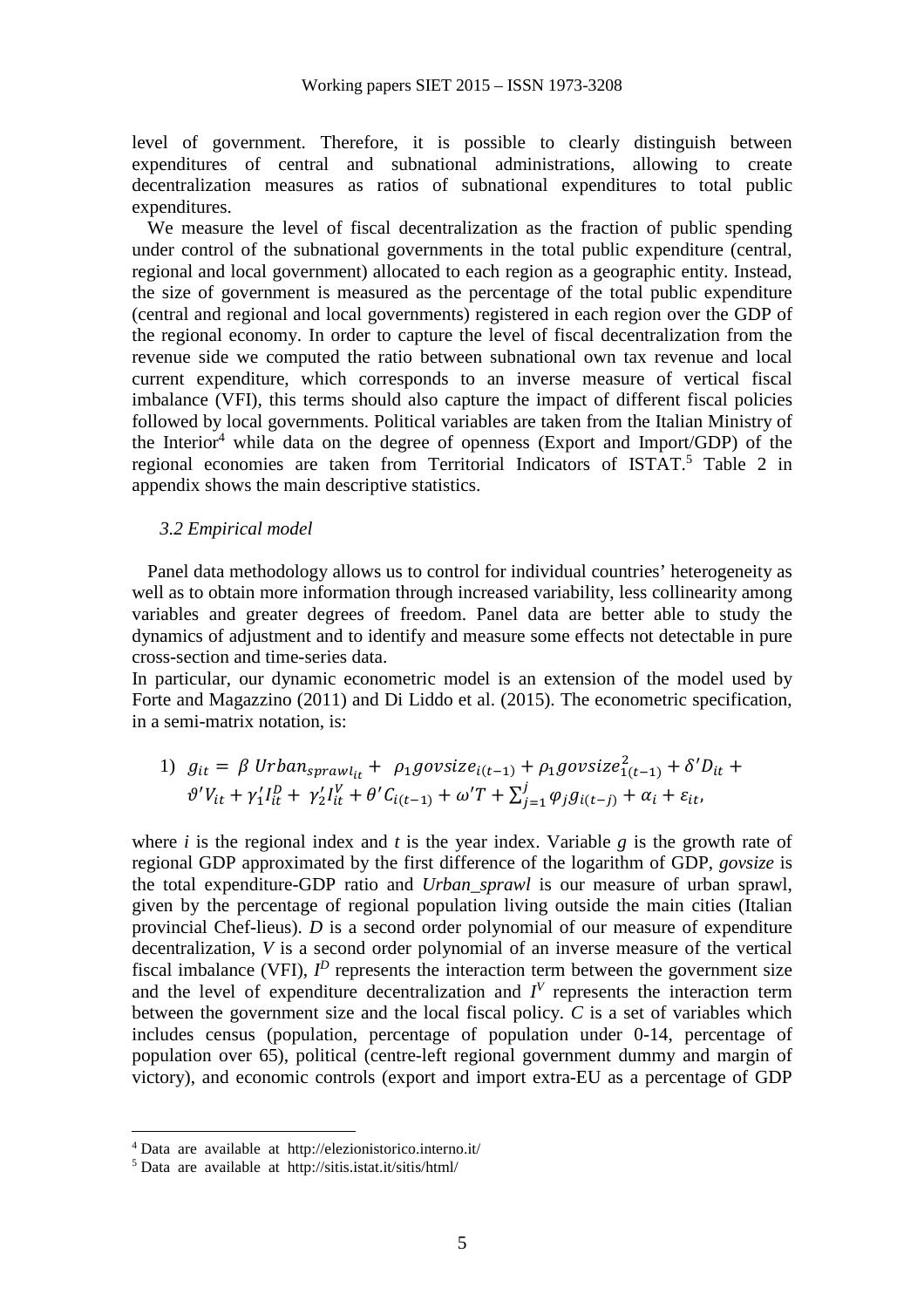and inflation rate). *T* is a quadratic trend,  $\alpha_i$  captures the unobserved heterogeneity and  $\varepsilon_{it}$  is the idiosyncratic stochastic component.

Note that we use lagged values for the government size and not for the urban sprawl and decentralization index. We make the assumption that public expenditure effectuated at the period *t−1* influences the growth rate in period *t*, while urban sprawl observed at period t regards commercial and transport decisions taken at period *t* and affects directly growth at time *t*. Furthermore, following the empirical literature, decentralization measure are not lagged.<sup>6</sup>

In order to test the negative impact of urban sprawl on growth, we do not expect to reject the H<sub>0</sub>:  $\beta$  < 0 in order to test the negative effect of urban sprawl on the GDP growth.

Panel analyses<sup>7</sup> have been conducted through Generalised Methods of Moments (GMM) estimation for panel data. In particular, we used the Arellano and Bond (1991) estimator (GMM-DIFF), which consists in taking the equation to be estimated in firstdifferences in order to eliminate the specific-effect component. Then, lagged levels of the right-hand side variables are used as instruments.

The use of the dynamic estimations by difference GMM estimator is necessary because, when working with data on public expenditure and GDP, problems of endogeneity and autocorrelation are likely to arise. When such econometric problems exist, the traditional panel data estimators (Pooled OLS, Fixed Effects or Least Squares Dummy Variables (LSDV) and Random Effects) do not yield consistent estimates. Whilst the GMM dynamic panel data methods can simultaneously deal with the problem of persistence and endogeneity.

As regards the IV procedure, our set of instrumental variables is composed as follows. First of all we use the differences of the variables considered to be endogenous, such as GDP growth rate, urban sprawl, government size and the squared government size starting from lag 2 (GMM-style instruments). Subsequently, we use as additional instruments the remaining exogenous variables included in our specification (IV-style instruments).

#### **4. Results**

 $\overline{a}$ 

Table 1 reports the coefficient point estimates of the β coefficient and the p-value of the Sargan statistic obtained using different specifications. Table 3 in appendix reports the complete results for the relative six different specifications of the empirical model in equation (2), they differ in relation to the polynomial form of the government size and decentralization measures.

Table 1 shows negative and significant estimated coefficients associated to the urban sprawl measure in specifications (4-7). The negative sign is observed also in specifications (1-3), however, the estimates are not significant in these cases. The robustness of obtained coefficient estimates suggest a confirm of the existence of a negative relation between urban sprawl and economic growth.

<sup>&</sup>lt;sup>6</sup> For example, Eyraud and Lusinyan (2013). They use contemporary values of a VFI measure and lagged values of public debt.

<sup>&</sup>lt;sup>7</sup> For a detailed analysis of panel modelling used see, among others: Wooldridge (2002), Baltagi (2005), and Roodman (2009).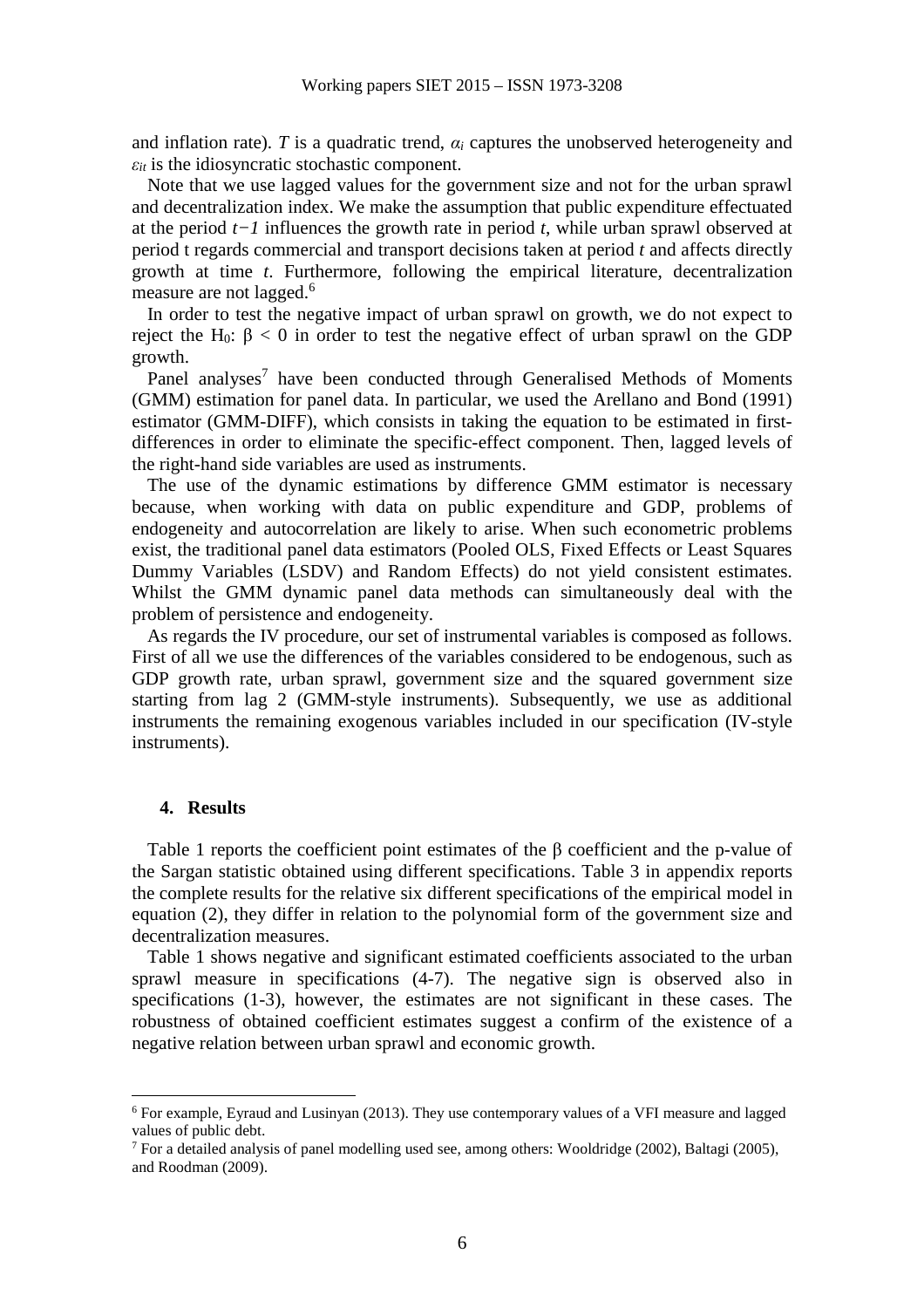| Table 1: Dynamic estimations (Dependent variable: regional real GDP growth rate, |  |
|----------------------------------------------------------------------------------|--|
| <b>GMM-</b> Diff estimator)                                                      |  |

| <b>VARIABLES</b>            | [1]         | (2)         | (3)         | (4)          | (5)           | (6)           | (7)           |
|-----------------------------|-------------|-------------|-------------|--------------|---------------|---------------|---------------|
| GDP Growth rate lag         | $-0.120196$ | $-0.113309$ | $-0.066952$ | $-0.110343$  | $-0.029646$   | $-0.014074$   | $-0.015339$   |
|                             | (0.110)     | (0.107)     | (0.126)     | (0.159)      | (0.128)       | (0.135)       | (0.137)       |
| Urban Sprawl                | $-0.008503$ | $-0.008606$ | $-0.008411$ | $-0.010610*$ | $-0.011819**$ | $-0.013208**$ | $-0.013088**$ |
|                             | (0.005)     | (0.005)     | (0.005)     | (0.005)      | (0.005)       | (0.006)       | (0.006)       |
| p-value of Sargan statistic | 0.195       | 0.178       | 0.288       | 0.125        | 0.130         | 0.108         | 0.0942        |

Robust standard errors in parentheses \*\*\* p<0.01, \*\* p<0.05, \* p<0.1

In order to test the validity of our results we have performed several robustness checks.

As first step, we checked the robustness of the dynamic estimates conducting the Arellano-Bond autocorrelation test to verify that the error terms in the levels equation are not autocorrelated. If this condition holds, then the error terms in the first-difference equation presents negative first-order autocorrelation, and zero-second order autocorrelation. The Arellano-Bond test for autocorrelation - which is applied to the first differenced residuals - reports a p-value smaller than 0.05 for all estimations, confirming that residuals are AR(1), as expected in the first differences. The Arellano-Bond test applied to the second differenced residuals reports a p-value greater than 0.05 for all estimations. As a result, it is possible to reject the hypothesis of autocorrelation in second differences, concluding that the error term in the levels equation is not autocorrelated.

Afterwards, we used the Sargan test in order to check the validity of the included instruments. In our estimates we register p-values of the Sargan test greater than 0.05, so we can confirm the validity of the instruments (under the null hypothesis, the estimates are not weakened by many instruments).

We also check the results using a classical Fixed Effect model. Results are reported in table 4 in appendix. Notwithstanding, final results remain qualitatively the same with all alternative specifications of the baseline model.

Regarding the coefficient point estimates on the control variables, we can see from table 3 in appendix that the inverted U-shaped relation between government size and growth is confirmed. In fact, the point estimations associated to the governments size result in positive and significant coefficients associated to the government size and negative and significant coefficients associated to the squared government size in specifications (5-7) while in specifications (1-4) the coefficients are not statistically significant.

Furthermore, in table 3 all specifications the inflation rate shows negative and significant estimated coefficients, providing strong evidence in favour of a negative relation between inflation and growth.

Regarding the inverse measure of vertical fiscal imbalance, an inverted U-shaped relation with economic growth emerges only from specification (5). Instead, in specifications (3) and (6-7) estimates we observe positive and significant estimated coefficients associated to the inverse measure of vertical fiscal imbalance, suggesting a linear relation between vertical imbalance and growth. In particular, we found evidence that an alignment between spending and revenue-raising competencies between local governments stimulates regional economic growth.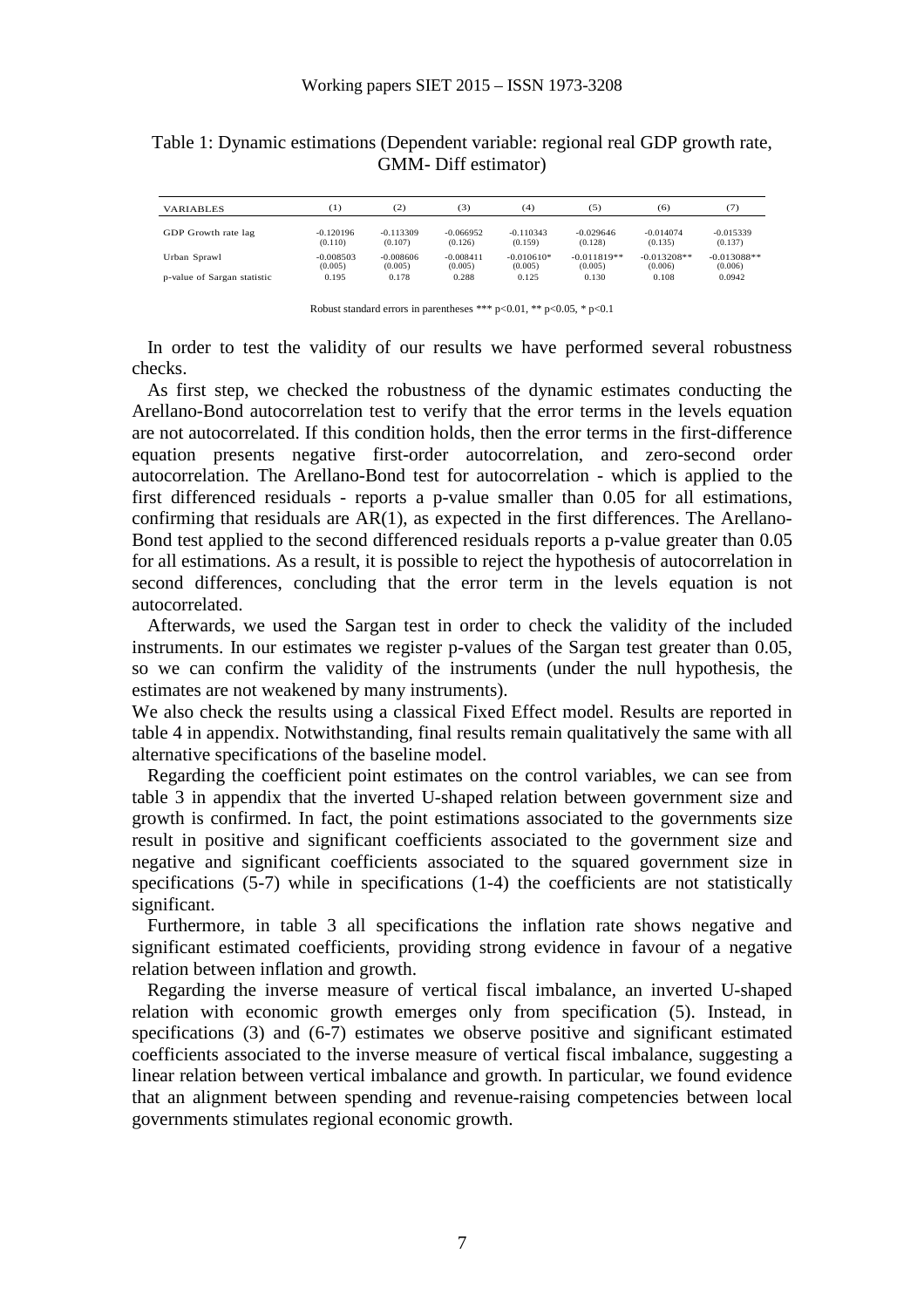The estimated point coefficients (table 3) associated to the decentralization index are positive and significant in specifications (3) and (5-7) suggesting the existence of a linear relation between expenditure decentralization and regional economic growth.

To conclude, we also observe significant coefficients associated to the interaction terms between government size and expenditure decentralization (and to the squared interaction term), suggesting the existence of a bell-shaped curve between these variables and the regional economic growth.

### **5. Conclusions**

Italy is characterized by a large presence of urban sprawl, defined as urbanization of rural areas around the main city centres.

There are many factors that induce to think that urban sprawl can affect negatively economic growth through its negative effects on a number of relevant aspects of economic activity.

The negative effect may be due either by the infrastructure's cost of provision within the national area (Burchell et al. 2005) and the reduction in productivity of farmland (Harvey and Clark 1965) or by the increase in distortionary local taxes or subsidies (Brueckner 2000, Heimlich and Anderson 2001, Wasserman 2000),

Furthermore, urbanization of remote rural area may also have important negative effects on public health (Frumkin 2002, Savitch 2003, Yanos 2007, Sturm and Cohen 2004).

Through empirical analyses on Italian regional data this paper provides evidence in support of the hypothesis that the institutional and urban structure of local jurisdictions has an effect on economic growth.

From an institutional perspective, our results suggest that expenditure decentralization, accompanied by a balanced allocation of spending and revenue-raising competences between local governments may have an important role in stimulating regional economic growth. Furthermore, it may affect the inverted U-shaped relation between government's size and economic growth (Di Liddo et al. 2015).

Regarding the urban geography of the Italian territory, our results provide a test on the negative impact of the urban sprawl on regional economic growth that may be due to the large number of factors illustrated above. Such factors includes increasing infrastructure and transport costs, health problems related to higher car dependency and negative effect on the local government fiscal structure.

The main policy implication that can be drown for Italy is that the lack of interest on the Italian urban sprawl is unjustified and that the design of urban patters in Italian regions is as important as the institutional design of the local public finance system.

The containment of sprawl is largely debated across European institutions and it is a central issue in urban planning policies of many European Countries. This is not the case in Italy, even if the Italian territory is particularly affected by the phenomenon. The results suggest that reducing urban sprawl may lead to an increase in economic growth and that planning policies aimed to reduce rural urbanization are strongly recommended for Italy.

The present study investigates the overall impact of urban sprawl, without giving information about the negative impact of the urban sprawl on the single aspects of the economic activity. In particular, further analysis will be necessary in order to investigate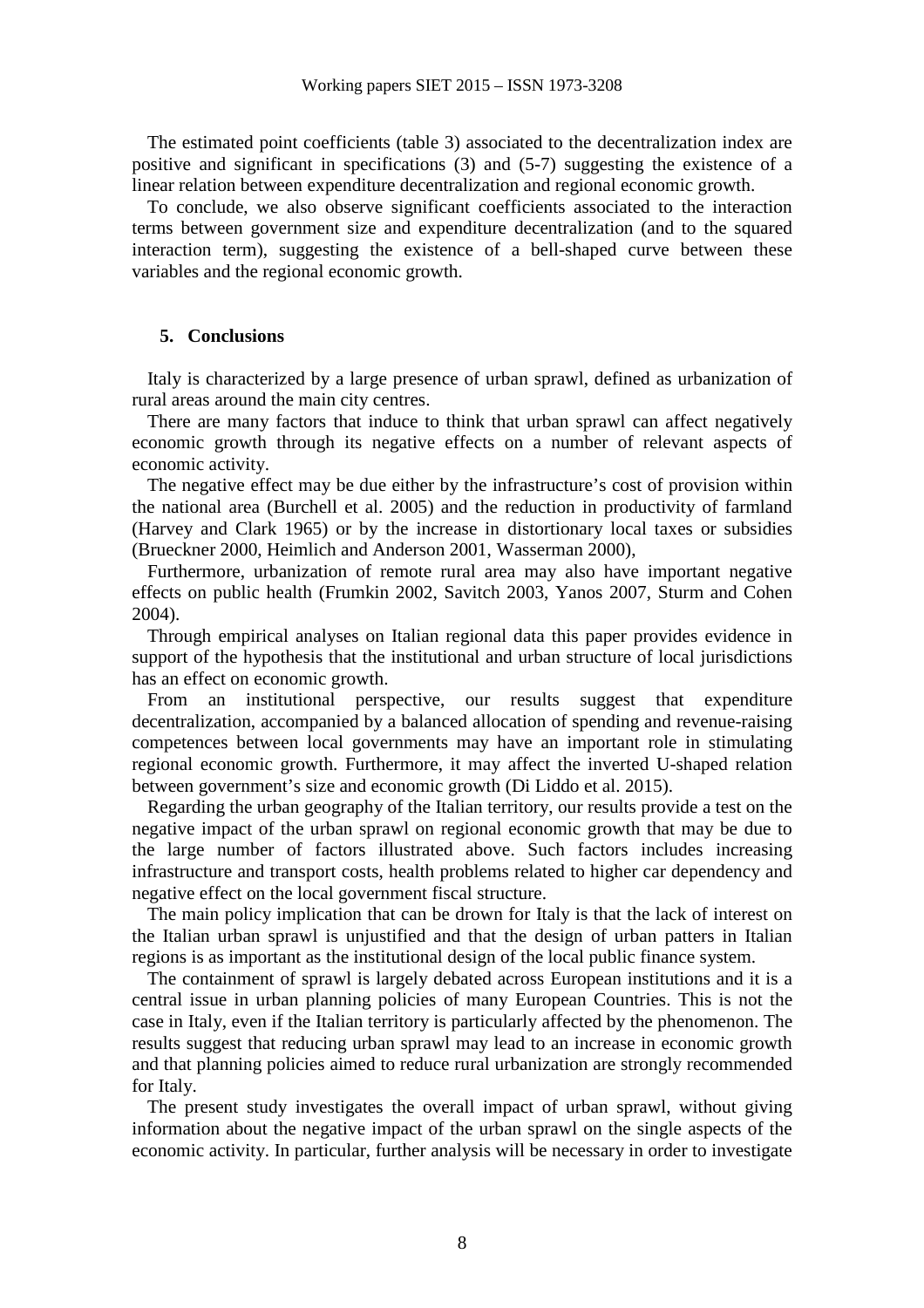the possible different impact of urban sprawl on infrastructure public expenditure or local taxation.

### *References*

- Arellano, M., and Bond, S. (1991) "Some tests of specification for panel data: Monte Carlo evidence and an application to employment equations", *Review of Economic Studies* 58, 277-97.
- Baltagi B.H. (2005) *Econometric Analysis of Panel Data,* New York: Wiley.
- Barro, R.J. (1990a) "Government Spending in a Simple Model of Endogenous Growth". *Journal of Political Economy* 98, 5, 103-125.
- Barro, R.J. (1990b) "Economic growth in a cross section of countries", *Quarterly Journal of Economics* 106, 2, 407-443.
- Berry, D. and Plaut, T. (1978) "Retaining agricultural activities under urban pressures: a review of land use conflicts and policies" *Policy Sciences* 9, 153- 178.
- Brueckner, J.K. (2000) "Urban sprawl: diagnosis and remedies", *International Regional Science Review* 23(2), 160-171.
- Burchell, R.W., Downs, A., McCann, B. and Mukherji S. (2005) *Sprawl costs. Economic impacts of unchecked development*. Washington, Covelo, London.
- Burchell, R.W., Shad, N.A., Listokin, D., Phillips, H., Downs, A., Seskin, S., Davis, J.S., Moore, T., Helton, D. and Gall, M. (1998) *The costs of sprawl - revisited*, Report 39, Washington D.C.
- Calafati, A.G. (2003) "Economia della città dispersa", *Economia Italiana*, 1, 215-230.
- Camagni, R., Gibelli, M.C. and Rigamonti, P. (2002) *I costi collettivi della città dispersa* Alinea, Firenze.
- Capello, R. and Nijkamp, P. (1996) "Regional Variations in Production Network Externalities", Regional Studies 30(3), 225-237.
- Capozza, C. (2015) "Urban sprawl in Italia. Gli effetti sull'ambiente e il ruolo della smart mobility", *EyesReg*, 1(5).
- Carruthers, J.I. and Ulfarsson, G.F. (2003) "Urban sprawl and the cost of public services", *Environment and Planning B* 30, 503-522.
- Ciccone, P. and Hall, R. (1995) "Productivity and Density of Economic Activity", *American Economic Review* 86, 54-70
- Clawson, M. (1973) *Planning and Urban Growth: An Anglo-American Comparison*, RFF Press.
- Di Liddo, G., Magazzino, C. and Porcelli, F. (2015) "Decentralization, growth and optimal government size in the Italian regional framework", CREI *Working Paper No.1/2015*, Centre for Research on the Economics of Institutions, Rome, Italy.
- Di Iacovo, F., Rovai, M. and Meini, S. (2010) "Spazio rurale ed urbano: alla ricerca di nuovi equilibri", In: *Il Valore della Terra* di Perrone C., Zetti I. (a cura). Franco Angeli Editore. Milano.
- Downs, A. (1999) "Some realities about sprawl and urban decline", *Housing Policy Debate*, 10(4), 955-974.
- EEA (2010) *European Environment State and Outlook 2010,* European Environmental Agency, Copenhagen.
- Eurostat (2013) LUCAS Primary data 2012. http://epp.eurostat.ec. europa.eu/portal/page/portal/lucas/data/LUCAS\_primary\_data/2012.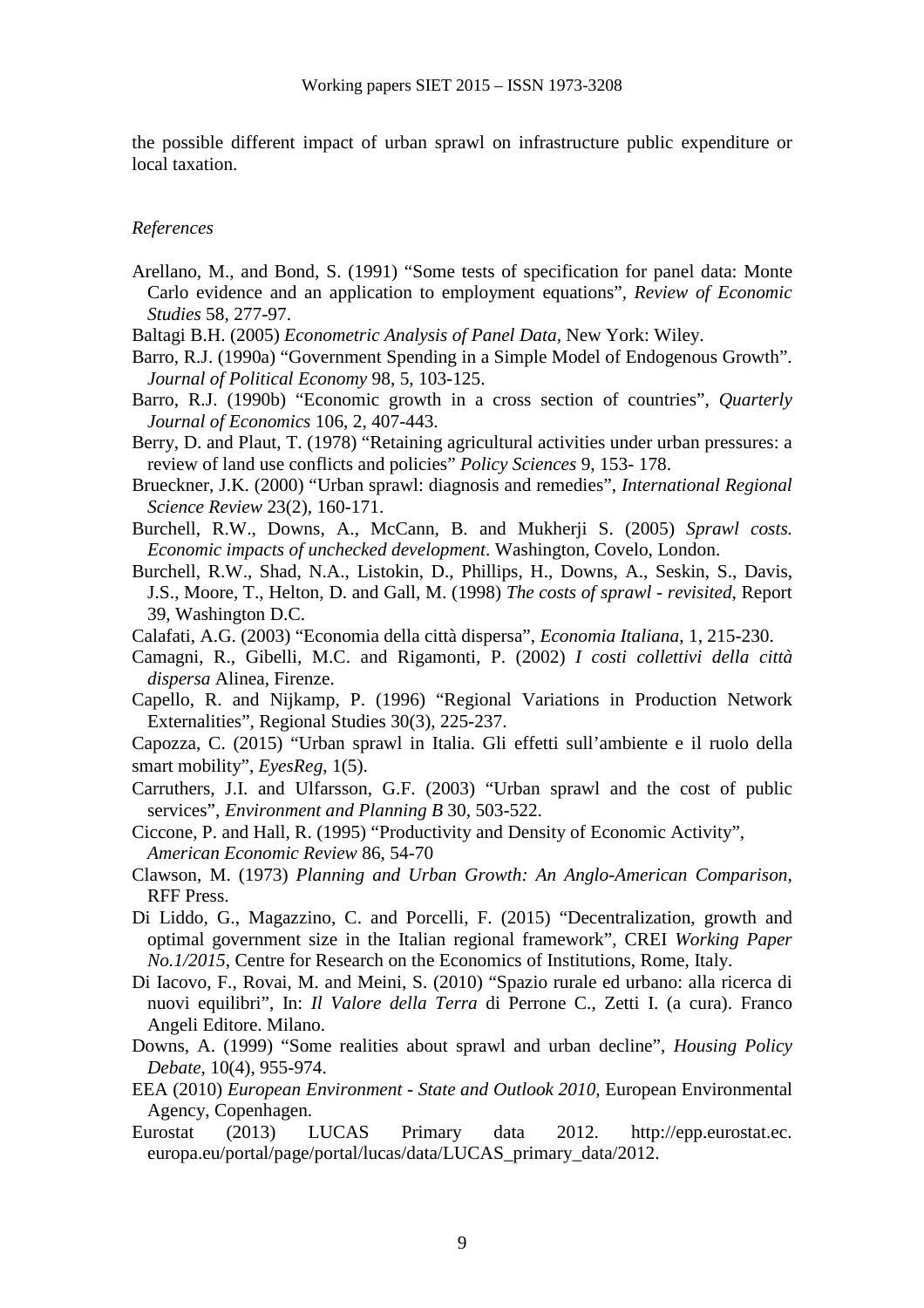- Eyraud, L. and Lusinyan, L. (2013) "Vertical Fiscal Imbalances and Fiscal Performance in Advanced Economies", *Journal of Monetary Economics* 60 (5), 571- 587.
- Fiorino, N. and Ricciuti, R. (2007) "Legislature size and government spending in Italian regions: Forecasting the effects of a reform" *Public Choice* 131 (1), 117-125.
- Fischel, W.A. (1982) "The urbanization of agricultural land: a review of the National Agricultural Lands Study", *Land Economics* 58(2), 236-259.
- Frumkin, H. (2002) "Urban sprawl and public health", *Public Health Reports* 117, 201- 217.
- Fujita, M., Krugman, P. and Venables, A. (1999) *The Spatial Economy*, Cambridge: MIT Press.
- Gibelli, M.C. and Salzano, E. (2006) *No Sprawl*, Alinea, Florence.
- Glaeser, E. Kallal, H.D., Scheinkman, J. and Shleifer, A. (1992) Growth in Cities. Journal of Political Economy 100, 1126-52.
- Harvey, R.O. and Clark, W.A.V. (1965) "The nature and economics of urban sprawl", *Land Economics* 41(1), 1-9.
- Hedblom, M. and Soderstrom, B. (2008) "Woodlands across Swedish urban gradients: status, structure and management implications", *Landscape and Urban Planning* 84, 62-73.
- Heimlich, R.E. and Anderson, W.D. (2001) "Development at the Urban Fringe and Beyond: Impacts on Agriculture and Rural Land", *ERS Agricultural Economic Report No. 803.*
- Henderson, J.V. (1988) *Urban Development: Theory, Fact and Illusion*, Oxford University Press.
- Henderson, J.V. and Kuncoro, A. (1996) "Industrial Centralization in Indonesia", *World Bank Economic Review* 10, 513-540.
- ISPRA (2013) *Annuario dei dati ambientali*, edizione 2012. ISPRA, Roma, http://annuario.isprambiente.it.
- ISTAT, (2010) Conti Economici Regionali, 1995-2009. http://www.istat.it/ it/archivio/12718.
- ISTAT, RGS and OECD (2012) Regional Public Accounts. http://www.dps.tesoro.it/cpt-eng/cpt.asp.
- Kau, J.B. and Rubin, P.H. (1981) The Size of Government. Public Choice, 37(2) , 261- 274.
- Lassila, K.D. (1999) "The new suburbanites: how American plants and animals are threatened by the sprawl", *The Amicus Journal* 21, 16-22.
- MacDonald, K. and Rudel, T.K. (2005) "Sprawl and forest cover: what is the relationship?", *Applied Geography* 25, 67-79.
- Macie, E. and Moll, G. (1989) "Trees and exurban sprawl", *American Forests* July/August, 61-64.
- McArthur, R.H. and Wilson, E.O. (1967) *The Theory of Island Biogeography,* Princeton University Press, Princeton, NJ, p. 203.
- Nelson, A.C. (1990) "Economic critique of prime farmland preservation policies in the United States", *Journal of Rural Studies* 6(2), 119-142.
- O'Connor, K.F., Overmars, E.B. and Ralston, M.M. (1990) *Land Evaluation for Nature Conservation*, Caxton Press, Wellington, New Zealand, p. 328.
- Pevcin P. (2004) "Economic Output and the Optimal Size of Government", *Economic and Business Review* 6 (3), 213-227.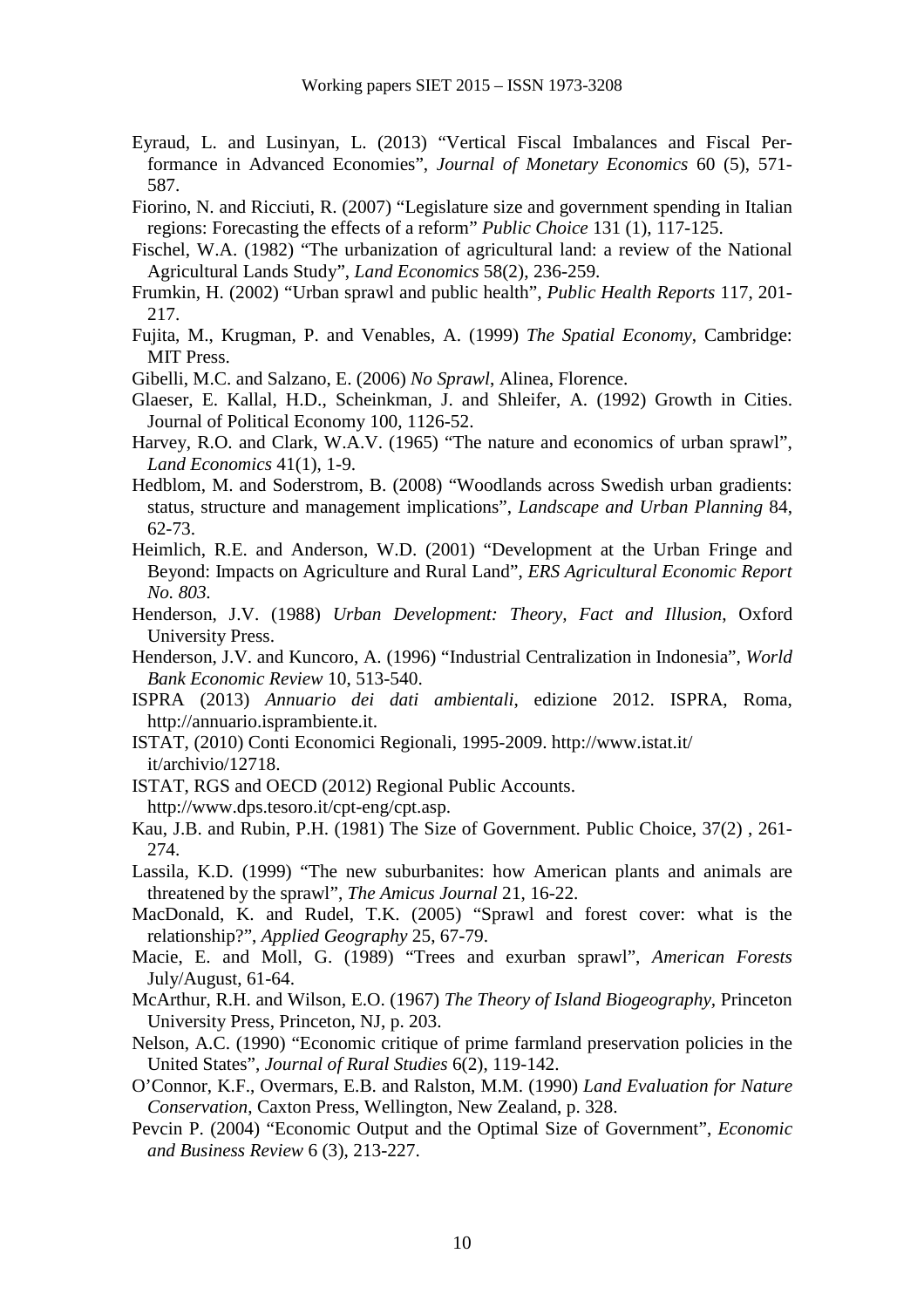- Pevcin P. (2008) "The Issue of the Economically Preferred Size of Government", E.A.B.R. and T.L.C. Conference Proceedings.
- Rahn, R. and Fox, H. (1996) *What Is the Optimum Size of Government*, Vernon K. Krieble Foundation.
- Roodman, D. (2009) "How to do xtabond2: An introduction to difference and system GMM in Stata", *Stata Journal* 9 (1), 86-136.
- Rovai, M., Di Iacovo, F. and Orsini, S. (2010) "Il ruolo degli Ecosystem Services nella pianificazione territoriale" In: *Il Valore della Terra* di Perrone C., Zetti I. (a cura). Franco Angeli Editore. Milano.
- Savitch, H.V. (2003) "How suburban sprawl shapes human well-being", *Journal of Urban Health: Bulletin of the New York Academy of Medicine* 80 (4), 590- 607.
- Scully, G.W. (1994) "What is the optimal Size of government in the US?", *National Center for Policy Analysis*, 188.
- Scully, G.W. (1995) "The "Growth Tax" in the United States", *Public Choice* 85 (1-2), 71-80.
- Scully, G.W. (2000) "The Growth-Maximizing Tax Rate", *Pacific Economic Review* 5 (1), 93-96.
- Scully, G.W. (2002) "Economic Freedom, Government Policy and the Trade-Off between Equity and Economic Growth", *Public Choice* 113 (1-2), 77-96.
- Scully, G.W. (2003) "Optimal Taxation, Economic Growth and Income Inequality", Public Choice, 115, 3, 299-312.
- Speir, C. and Stephenson, K. (2002) "Does Sprawl cost us all? Isolating the effects of housing patterns on public water and sewer costs", *Journal of the American Planning Association* 68 (1), 56-70.
- Sturm, R. and Cohen, D.A. (2004) "Suburban sprawl and physical and mental health", *Public Health* 118, 488-496.
- Turri, E. (1990) *Semiologia del paesaggio italiano*, Longanesi, Milano.
- Turri, E. (2004) *La megalopoli padana*, Marsilio Editore, Venezia.
- Wasserman, M. (2000) "Confronting urban sprawl*", Regional Review of the Federal Reserve Bank of Boston* 1-2000, 9-16.
- Wooldridge J.M. (2002) *Econometric Analysis of Cross Section and Panel Data* Cambridge: MIT Press.
- Yanos, P.T. (2007) "Beyond "Landscapes of despair": the need for new research on the urban environment, sprawl, and the community integration of persons with severe mental illness", *Health & Place* 13, 672-676.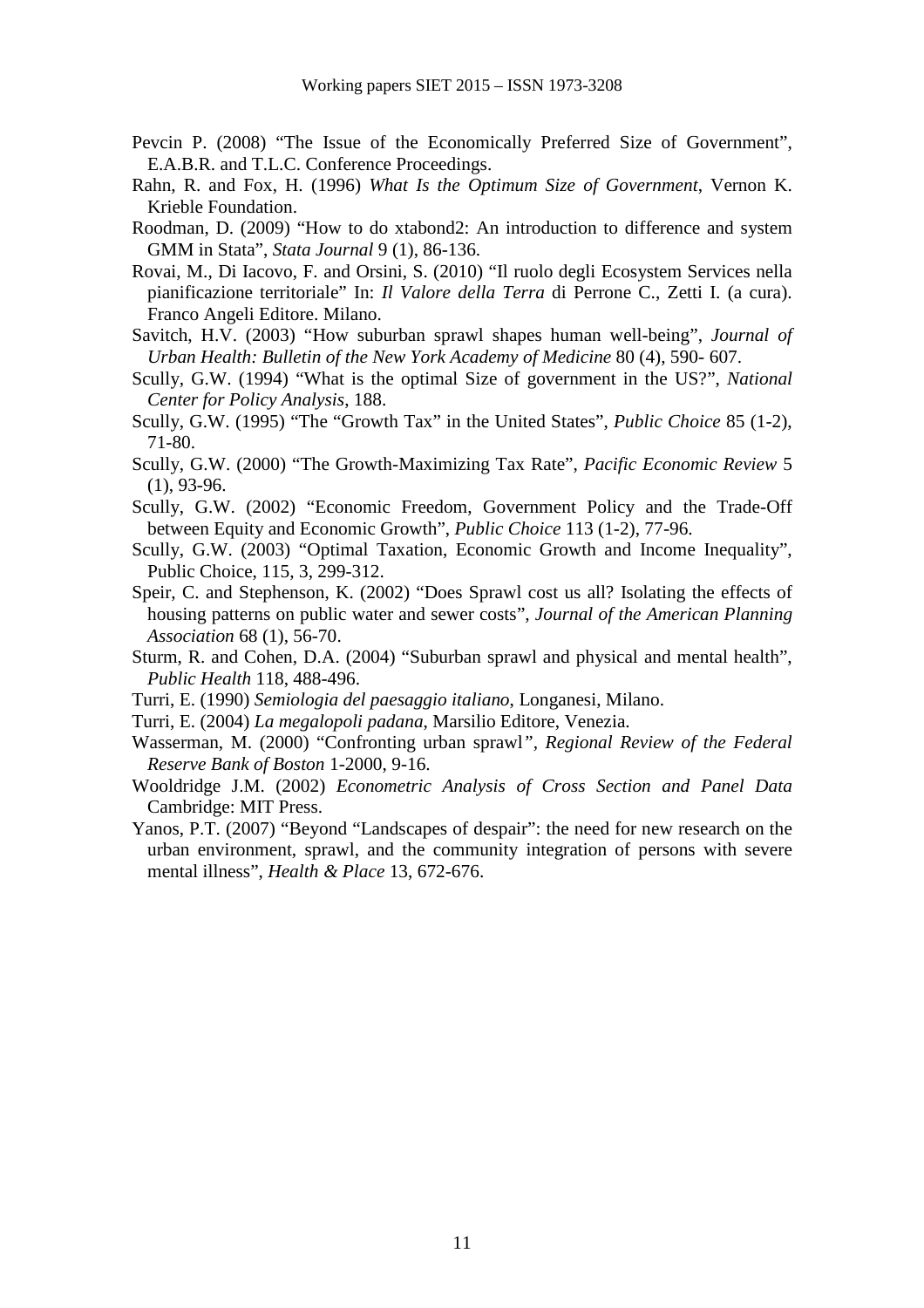## **Appendix**



Figure 1: The Night-time lights of Italy

## Table 2: Descriptive statistics

| Variable                                                | N   | Mean  | SD   | P <sub>5</sub> | P95   | Min     | Max   |
|---------------------------------------------------------|-----|-------|------|----------------|-------|---------|-------|
| Real regional GDP growth rate                           | 195 | 0.01  | 0.02 | $-0.04$        | 0.04  | $-0.06$ | 0.08  |
| Urban Sprawl                                            | 210 | 71.05 | 10.7 | 38.4           | 84.82 | 35.18   | 85.54 |
| Government size (Public expenditure/GDP)                | 210 | 0.52  | 0.09 | 0.37           | 0.66  | 0.34    | 0.74  |
| Decentralization index (subnational/total expenditure)  | 210 | 0.28  | 0.04 | 0.19           | 0.34  | 0.14    | 0.36  |
| Vertical fiscal imbalance (local own rev./local rev.)   | 210 | 0.44  | 0.15 | 0.23           | 0.73  | 0.11    | 1.01  |
| Inflation rate                                          | 195 | 0.02  | 0.01 | 0.01           | 0.03  | 0.01    | 0.03  |
| Export - Extra EU (% GDP)                               | 135 | 17.97 | 9.69 | 1.13           | 32.13 | 0.91    | 34.39 |
| Import - Extra EU (% GDP)                               | 135 | 15.1  | 8.57 | 1.85           | 35.65 | 1.52    | 39.08 |
| Centre-Left regional government (dummy)                 | 210 | 0.62  | 0.49 | $\mathbf{0}$   |       | 0       |       |
| Margin of victory (no. of seats in regional parliament) | 210 | 12.3  | 4.69 | 6              | 20    | 6       | 25    |
| Population (millions)                                   | 210 | 3.25  | 2.34 | 0.32           | 9.08  | 0.32    | 9.8   |
| Population 0-14 (% total population)                    | 195 | 14.05 | 2.28 | 10.7           | 18.6  | 10.2    | 19.38 |
| Population over 65 (% total population)                 | 195 | 19.18 | 2.91 | 13.89          | 24.57 | 13.3    | 25.72 |
| Total expenditure CG (% GDP)                            | 210 | 0.38  | 0.07 | 0.27           | 0.48  | 0.24    | 0.55  |
| Total expenditure LG (% GDP)                            | 210 | 0.06  | 0.01 | 0.04           | 0.09  | 0.04    | 0.1   |
| Total expenditure RG (% GDP)                            | 210 | 0.08  | 0.03 | 0.05           | 0.13  | 0.03    | 0.16  |
| Own tax revenue CG (% total local expenditure)          | 210 | 0.1   | 0.02 | 0.07           | 0.14  | 0.05    | 0.17  |
| Own tax revenue LG (% total local expenditure)          | 210 | 0.05  | 0.01 | 0.03           | 0.07  | 0.02    | 0.1   |
| Own tax revenue RG (% total local expenditure)          | 210 | 0.04  | 0.02 | 0.02           | 0.09  | 0.01    | 0.12  |
|                                                         |     |       |      |                |       |         |       |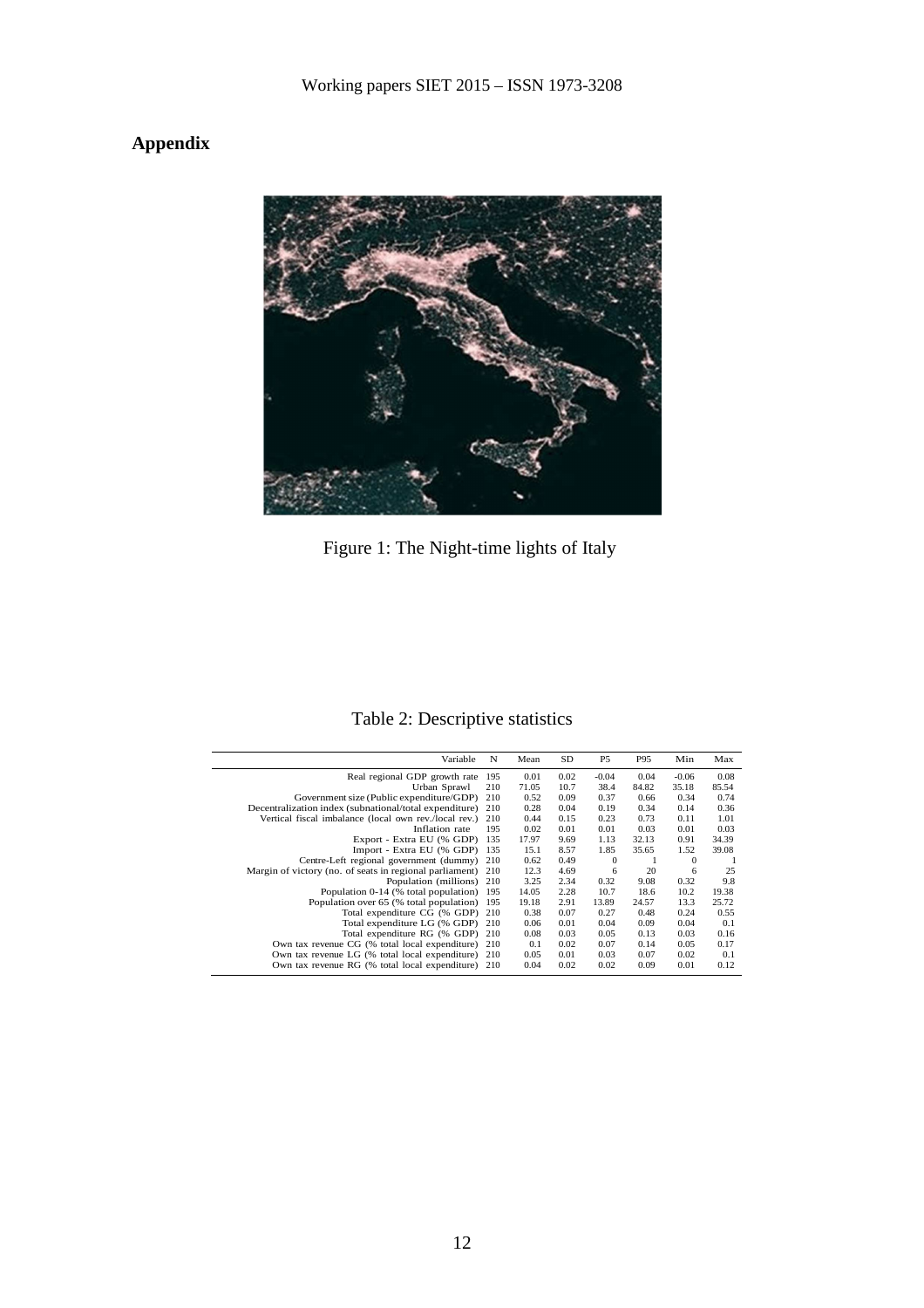| Table 3: Dynamic estimations (Dependent variable: regional real GDP growth rate, |                     |  |  |  |
|----------------------------------------------------------------------------------|---------------------|--|--|--|
|                                                                                  | GMM-Diff estimator) |  |  |  |

| <b>VARIABLES</b>                                                                                                                                                                                                                               | (1)                                                                            | (2)                                                                            | (3)                                                                           | (4)                                                                            | (5)                                                                            | (6)                                                                           | (7)                                                                            |
|------------------------------------------------------------------------------------------------------------------------------------------------------------------------------------------------------------------------------------------------|--------------------------------------------------------------------------------|--------------------------------------------------------------------------------|-------------------------------------------------------------------------------|--------------------------------------------------------------------------------|--------------------------------------------------------------------------------|-------------------------------------------------------------------------------|--------------------------------------------------------------------------------|
| GDP Growth rate lag                                                                                                                                                                                                                            | $-0.120196$<br>(0.110)                                                         | $-0.113309$<br>(0.107)                                                         | $-0.066952$<br>(0.126)                                                        | $-0.110343$<br>(0.159)                                                         | $-0.029646$<br>(0.128)                                                         | $-0.014074$<br>(0.135)                                                        | $-0.015339$<br>(0.137)                                                         |
| Urban Sprawl                                                                                                                                                                                                                                   | $-0.008503$<br>(0.005)                                                         | $-0.008606$<br>(0.005)                                                         | $-0.008411$<br>(0.005)                                                        | $-0.010610*$<br>(0.005)                                                        | $-0.011819**$<br>(0.005)                                                       | $-0.013208**$<br>(0.006)                                                      | $-0.013088**$<br>(0.006)                                                       |
| Gov. Size lag                                                                                                                                                                                                                                  | 0.207871<br>(0.129)                                                            | 1.000216<br>(0.662)                                                            | 0.638037<br>(0.646)                                                           | 1.345712<br>(1.017)                                                            | 11.457533***<br>(3.836)                                                        | 13.275617***<br>(3.653)                                                       | 13.313956***<br>(3.705)                                                        |
| Squared Gov. Size lag                                                                                                                                                                                                                          |                                                                                | $-0.690302$<br>(0.563)                                                         | $-0.360205$<br>(0.543)                                                        | $-1.135953$<br>(0.954)                                                         | $-10.732333***$<br>(3.470)                                                     | $-2.716329***$<br>(3.439)                                                     | $-2.769748***$<br>(3.496)                                                      |
| Gov. Size*VFI lag                                                                                                                                                                                                                              |                                                                                |                                                                                |                                                                               | $-2.047294$<br>(1.898)                                                         |                                                                                | $-3.478488$<br>(1.989)                                                        | $-3.515956$<br>(2.010)                                                         |
| Squared Gov. Size*VFI lag                                                                                                                                                                                                                      |                                                                                |                                                                                |                                                                               | 2.078718<br>(1.860)                                                            |                                                                                | 3.591092*<br>(2.002)                                                          | 3.679813*<br>(2.040)                                                           |
| Gov. Size*Dec. lag                                                                                                                                                                                                                             |                                                                                |                                                                                |                                                                               |                                                                                | $-36.233921**$<br>(12.959)                                                     | $-7.177588***$<br>(12.369)                                                    | $-37.179057***$<br>(12.509)                                                    |
| Sq. Gov. Size*Dec. lag                                                                                                                                                                                                                         |                                                                                |                                                                                |                                                                               |                                                                                | 34.829346**<br>(11.581)                                                        | 36.278145***<br>(11.171)                                                      | 36.352909***<br>(11.338)                                                       |
| Gov. Size*VFI*Dec. lag                                                                                                                                                                                                                         |                                                                                |                                                                                |                                                                               |                                                                                |                                                                                |                                                                               | $-0.219765$<br>(0.586)                                                         |
| Population log                                                                                                                                                                                                                                 | 0.171083<br>(0.186)                                                            | 0.163005<br>(0.197)                                                            | 0.228276<br>(0.175)                                                           | 0.260331<br>(0.170)                                                            | 0.014288<br>(0.196)                                                            | 0.049995<br>(0.166)                                                           | 0.054528<br>(0.168)                                                            |
| CL reg. government                                                                                                                                                                                                                             | 0.001855<br>(0.008)                                                            | 0.001924<br>(0.007)                                                            | $-0.000148$<br>(0.007)                                                        | $-0.000024$<br>(0.007)                                                         | 0.000770<br>(0.007)                                                            | 0.001256<br>(0.007)                                                           | 0.001089<br>(0.007)                                                            |
| Margin of victory lag                                                                                                                                                                                                                          | 0.000200<br>(0.001)                                                            | 0.000125<br>(0.001)                                                            | 0.000243<br>(0.001)                                                           | 0.000042<br>(0.001)                                                            | 0.000177<br>(0.001)                                                            | $-0.000038$<br>(0.001)                                                        | $-0.000020$<br>(0.001)                                                         |
| Inflation rate lag                                                                                                                                                                                                                             | $-2.128706***$<br>(0.471)                                                      | $-2.066645***$<br>(0.455)                                                      | $-2.445682***$<br>(0.489)                                                     | $-2.204887***$<br>(0.689)                                                      | $-2.471081***$<br>(0.669)                                                      | $-2.418318***$<br>(0.590)                                                     | $-2.449254***$<br>(0.573)                                                      |
| Economic openness lag                                                                                                                                                                                                                          | 0.067713<br>(0.079)                                                            | 0.091503<br>(0.080)                                                            | 0.130650<br>(0.092)                                                           | 0.126330<br>(0.111)                                                            | 0.165203<br>(0.104)                                                            | 0.160093<br>(0.102)                                                           | 0.163138<br>(0.101)                                                            |
| Dec. Index                                                                                                                                                                                                                                     |                                                                                |                                                                                | 0.342384**<br>(0.138)                                                         | 0.891589<br>(0.998)                                                            | 11.047830***<br>(3.612)                                                        | 11.050220***<br>(3.560)                                                       | 11.208919***<br>(3.646)                                                        |
| VFI Measure                                                                                                                                                                                                                                    |                                                                                |                                                                                | $0.059676**$<br>(0.020)                                                       | 0.648503<br>(0.487)                                                            | $0.191465**$<br>(0.073)                                                        | 0.988933*<br>(0.494)                                                          | 1.024121*<br>(0.502)                                                           |
| Squared VFI measure                                                                                                                                                                                                                            |                                                                                |                                                                                |                                                                               | $-0.097850$<br>(0.082)                                                         | $-0.125825*$<br>(0.067)                                                        | $-0.113473$<br>(0.082)                                                        | $-0.122180$<br>(0.075)                                                         |
| Squared Dec. Index                                                                                                                                                                                                                             |                                                                                |                                                                                |                                                                               | $-0.992125$<br>(1.712)                                                         | $-2.681842$<br>(1.576)                                                         | $-2.563023$<br>(1.736)                                                        | $-2.777901$<br>(1.585)                                                         |
| Population $+65$ years %                                                                                                                                                                                                                       |                                                                                |                                                                                |                                                                               | 0.254751<br>(0.560)                                                            | 0.007647<br>(0.514)                                                            | 0.068311<br>(0.554)                                                           | 0.075972<br>(0.559)                                                            |
| Population 0-14 years %                                                                                                                                                                                                                        |                                                                                |                                                                                |                                                                               | 0.268628<br>(0.642)                                                            | 0.696471<br>(0.692)                                                            | 0.719113<br>(0.650)                                                           | 0.697364<br>(0.627)                                                            |
| Year                                                                                                                                                                                                                                           | 3.316629***<br>(1.058)                                                         | 3.070605**<br>(1.197)                                                          | 3.559719**<br>(1.257)                                                         | 2.721774<br>(1.663)                                                            | 2.033821<br>(1.947)                                                            | 2.163175<br>(1.764)                                                           | 2.206731<br>(1.771)                                                            |
| Squared Year                                                                                                                                                                                                                                   | $-0.000828***$<br>(0.000)                                                      | $-0.000767**$<br>(0.000)                                                       | $-0.000889**$<br>(0.000)                                                      | $-0.000680$<br>(0.000)                                                         | $-0.000508$<br>(0.000)                                                         | $-0.000540$<br>(0.000)                                                        | $-0.000551$<br>(0.000)                                                         |
| <b>Observations</b><br>Number of regions<br>$AR(1)$ test statistic<br>$p$ -value of AR $(1)$ statistic<br>$AR(2)$ test statistic<br>p-value of AR(2) statistic<br>Sargan statistic<br>Degrees of fr. for Sargan<br>p-value of Sargan statistic | 120<br>15<br>$-3.219$<br>0.00129<br>$-1.992$<br>0.0464<br>106.6<br>95<br>0.195 | 120<br>15<br>$-3.263$<br>0.00110<br>$-1.775$<br>0.0759<br>106.5<br>94<br>0.178 | 120<br>15<br>$-3.008$<br>0.00263<br>$-1.365$<br>0.172<br>99.12<br>92<br>0.288 | 120<br>15<br>$-2.975$<br>0.00293<br>$-1.735$<br>0.0828<br>101.2<br>86<br>0.125 | 120<br>15<br>$-3.016$<br>0.00256<br>$-1.773$<br>0.0763<br>100.9<br>86<br>0.130 | 120<br>15<br>$-2.970$<br>0.00297<br>$-1.598$<br>0.110<br>100.3<br>84<br>0.108 | 120<br>15<br>$-2.946$<br>0.00322<br>$-1.622$<br>0.105<br>100.4<br>83<br>0.0942 |

Robust standard errors in parentheses \*\*\* p<0.01, \*\* p<0.05, \* p<0.1